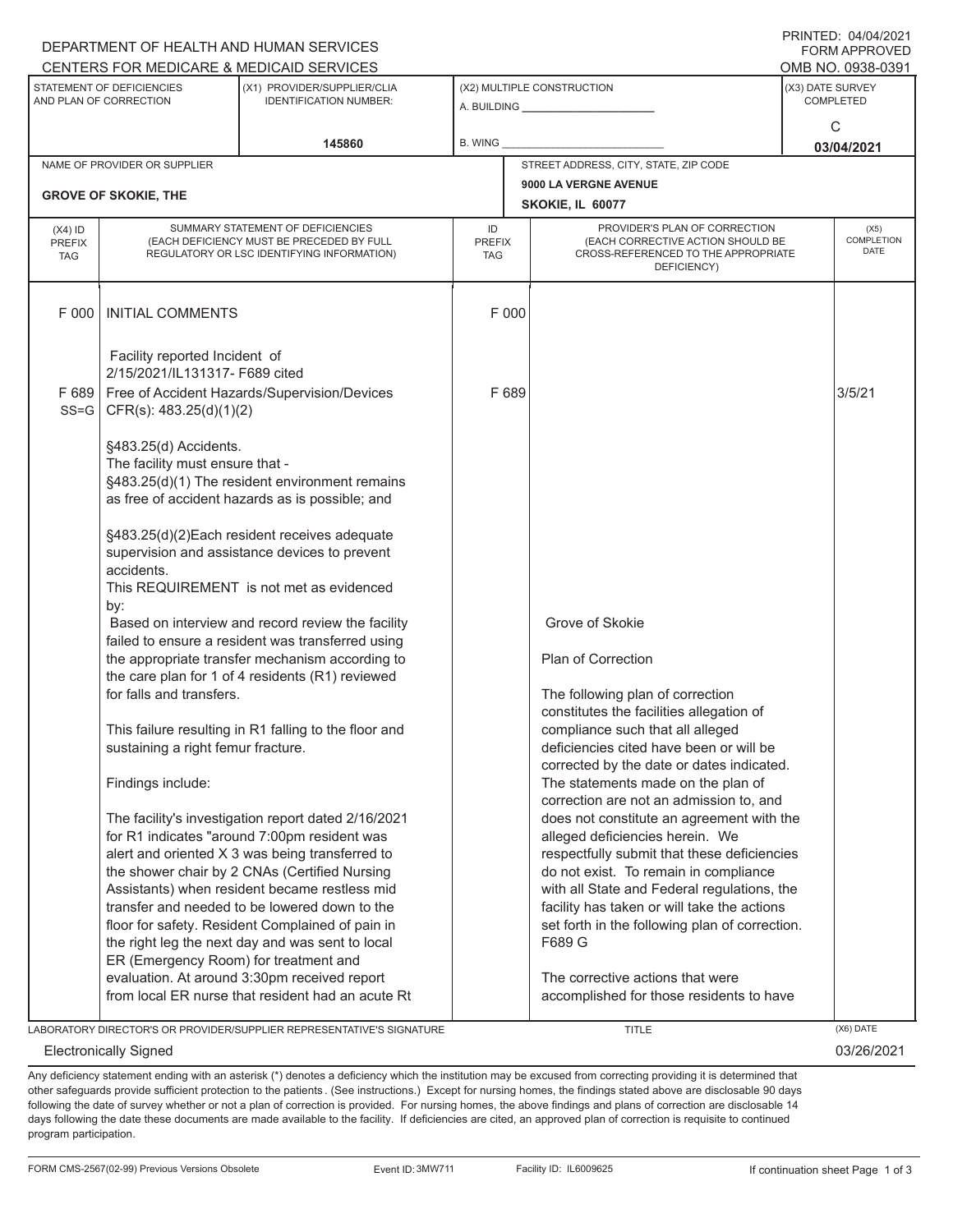## A. BUILDING **\_\_\_\_\_\_\_\_\_\_\_\_\_\_\_\_\_\_\_\_\_\_** (X1) PROVIDER/SUPPLIER/CLIA IDENTIFICATION NUMBER: STATEMENT OF DEFICIENCIES AND PLAN OF CORRECTION (X3) DATE SURVEY COMPLETED FORM APPROVED<br>OMB NO. 0938-0391 (X2) MULTIPLE CONSTRUCTION R. WING DEPARTMENT OF HEALTH AND HUMAN SERVICES CENTERS FOR MEDICARE & MEDICAID SERVICES **145860 03/04/2021**  $\Omega$ NAME OF PROVIDER OR SUPPLIER STREET ADDRESS, CITY, STATE, ZIP CODE **9000 LA VERGNE AVENUE GROVE OF SKOKIE, THE SKOKIE, IL 60077** PROVIDER'S PLAN OF CORRECTION (EACH CORRECTIVE ACTION SHOULD BE CROSS-REFERENCED TO THE APPROPRIATE DEFICIENCY) (X5) **COMPLETION** DATE ID PREFIX **TAG** (X4) ID PREFIX TAG SUMMARY STATEMENT OF DEFICIENCIES (EACH DEFICIENCY MUST BE PRECEDED BY FULL REGULATORY OR LSC IDENTIFYING INFORMATION) F 689 Continued From page 1 F 689 (Right) femur fracture." R1's Nursing Progress Note created 2/16/2021, effective 2/15/2021 indicates "Vital Signs (T/R/P/BP/SpO2): 1915 BP=133/77 P=18 T=97.5 R-18 SPO2-96% RA. Incident Summary: At around 1900, resident was being transferred to the shower chair by 2 CNA's when noted anxious mid transfer. Resident was safely lowered to the floor for safety. Head to toe assessment done by charge nurse and no visible signs of injury noted. Resident was mechanical lifted back to bed by 4 CNA's. No pain noted at that time. No changes in ROM (Range of Motion)." R1's X-Ray of hip/tibia/fibula/toe/femur and Knee on 2/16/2021 at 1:58PM indicates that there is an acute comminuted fracture of the metaphysis of the distal right femur. Care Plan dated 12/20/2020 indicates "R1 is at high risk for falls related to dx: multiple sclerosis. R1 has fracture on the left lower leg s/p fall. Interventions: R1's transfer program will be continued/updated. R1 is mechanical lift - 2 person assistance for transfer from bed to chair and vice versa." On 3/3/2021 at 3:47 PM, V2 (Director of Nursing/DON) stated "My understanding was that in evening the R1 was going to be transferred to the shower chair, to be taken to the shower room, she (R1) wanted to shower that day, this happened around 7PM. R1 was V6's (CNA) patient, V6 asked V3 (CNA) to help her to put R1 in the shower chair. During the transfer by V3 and V6, R1 is extended assist, sometimes she helps a little, that day, I think she was restless and didn't help at all. Mid transfer she (R1) became been affected by the practice are: R1 no longer resides at this facility. How other residents of the facility were identified to potentially be affected by the practice are: All residents were re-assessed for transfers and the identified residents requiring transfer assistance have the potential to be affected by this alleged practice. The facility has taken the following measures to ensure that the problem has been corrected and will not recur by: All residents were re-assessed for transfers All care plans were updated for the residents identified that require assistance with transfers An audit was conducted to ensure all residents have a confidential transfer status placed in their rooms for staff identification and this is an ongoing monitoring system and will be updated as needed Staff were re-education on but not limited to the facility policy and procedure on transfers. Quality Assurance plans and monitoring practices that have been implemented to make sure corrections are achieved and are permanent are: DON/Designee will conduct an audit twice a week for the first month then monthly thereafter to ensure that the transfer policy and procedure is being followed. All Identified trends will be reviewed by the

FORM CMS-2567(02-99) Previous Versions Obsolete Event ID: 3MW711 Facility ID: IL6009625 If continuation sheet Page 2 of 3

PRINTED: 04/04/2021